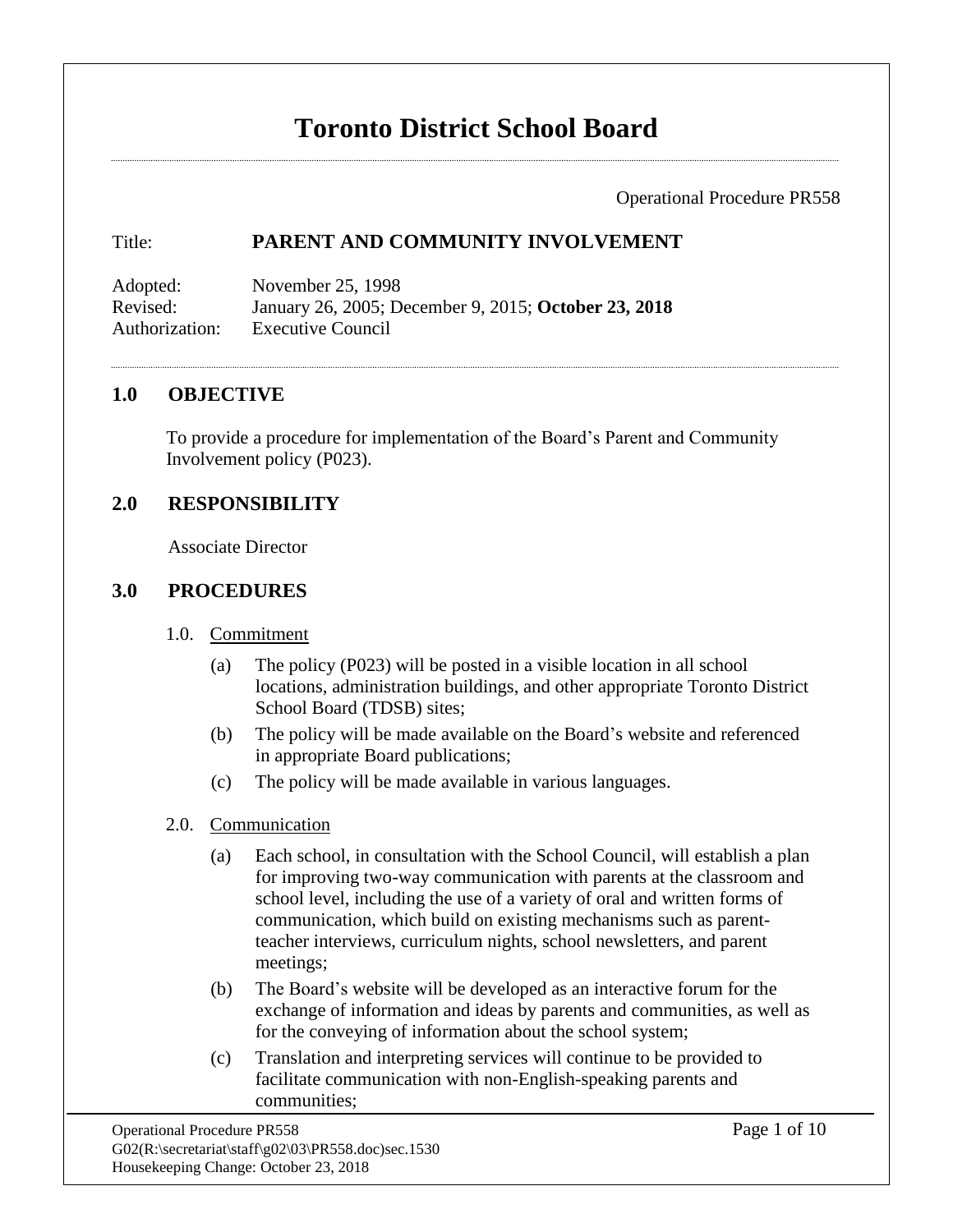- (d) School-based and central procedures will be established for reviewing documents intended for parents, prior to final publication, to ensure that that they are written in plain language;
- (e) Use of local and ethno-cultural community media will be expanded to provide Board information to diverse communities;
- (f) Parent-to-parent access will be facilitated by sharing lists of School Council Chairpersons and their contact information among School Councils within each Family of School, Ward, or quadrant, after following the appropriate procedures for consent.

## 3.0. Involving Marginalized Communities

- (a) Every two (2) years, the Learning Opportunities Index data, school achievement results, School Improvement Plans, and requests for assistance from Principals, School Councils, and communities, will be reviewed in order to identify schools with a significant need for support for outreach to marginalized parents and communities;
- (b) In consultation with Superintendents of Education and trustees, school communities are to be allocated resources required to implement community outreach programs, and provide an appropriate allocation to those school communities for that purpose will be determined;
- (c) The Board will be provided with progress reports on these community outreach activities in these schools and communities.

## 4.0. School Council Role and Operations

- (a) Each year, subsequent to the election of members, the School Council, in conjunction with the Principal, will review the regulations regarding the role of School Councils and the role of the Principal (Reg. 612/00) and a plan of activities consistent with that role will be established;
- (b) The School Council will incorporate, within its goals, a plan to encourage diverse participation in its activities and establish written procedures specifying how parents shall be consulted in the decisions of the Council, and publicize these procedures to all parents;
- (c) The Principal will provide to the School Council, as fully and as timely as possible, all relevant information about the school, its programs, its priorities and plans, to support its role;
- (d) The School Council will participate in the development of the School Improvement Plan, be informed of the progress of the plan at its meetings, and given an opportunity to provide advice to the school on its ongoing implementation;
- (e) A handbook of best practices on parent involvement in schools, including best practices for the operation of school councils, will be produced based on the experience of TDSB schools, and elsewhere, and made available to all School Councils and Principals;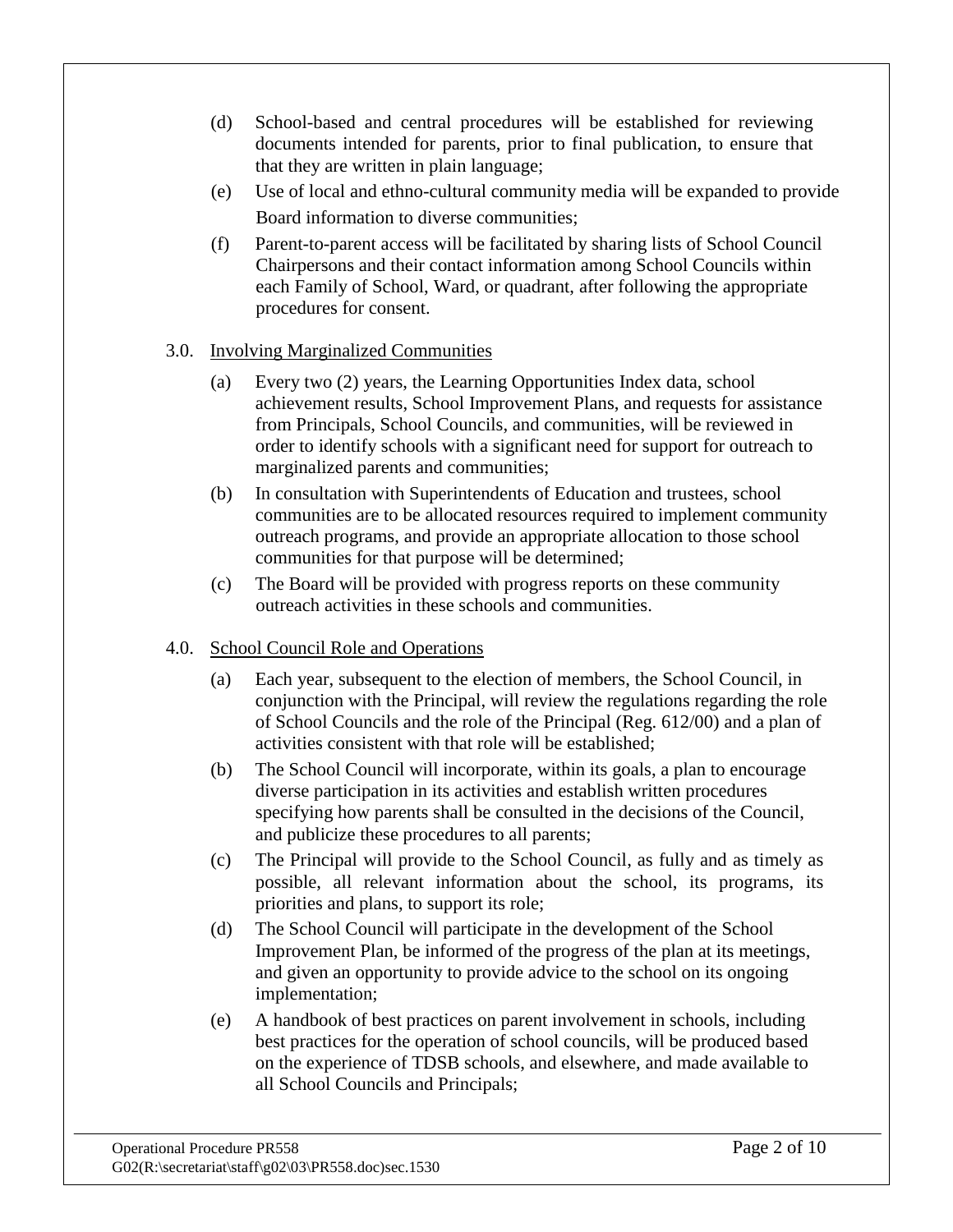- (f) Superintendents of Education will assume responsibility for monitoring the operation of School Councils in their respective Families of Schools, and provide support and problem-solving intervention as required, to facilitate their effective operation;
- (g) A system survey of School Councils will be conducted periodically to assess their effectiveness and to determine ways in which the system might provide further support for their work.

## 5.0. Enhancing Skills for Shared Participation

- (a) Workshops will be provided in each quadrant annually for School Council members on effective practices for School Councils and effective leadership of School Councils, using system and external community resources;
- (b) Workshops will be provided in each quadrant annually for Principals and Vice-Principals on building community relations, using system and external community resources.

## 6.0. Ward and Regional Parent Forums

- (a) Trustees, with the involvement of Superintendents of Education, will convene parent meetings of School Council members and other parents in their Wards for the purpose of communication and consultation on educational matters of concern to parents and the Board;
- (b) Executive Superintendents and Superintendents of Education, with involvement of trustees, will convene, where necessary, quadrant or regional parent forums to provide information and feedback on the implementation of programs including parental role in such programs;
- (c) Public consultations on specific policies will be conducted through Board task forces, review teams, or working groups, existing Ward forums, or special forums by quadrant or region, to receive parent and community input;
- (d) A parent conference will be convened every two (2) years in each region to provide an opportunity for parents to discuss a range of educational topics of current interest to parents and the Board.

## 7.0. Community Advisory Committees

## *Equity Programs Advisory Committee*

- (a) An Equity Programs Advisory Committee (replacing the Community Equity Reference Group) will be established and maintained to provide advice to the Board on matters concerning the implementation of the Equity policy, and to identify issues of broad community interest regarding equity in education, for the consideration of the Board and staff;
- (b) Membership of the Equity Programs Advisory Committee will include representatives of current recognized equity-seeking groups with an interest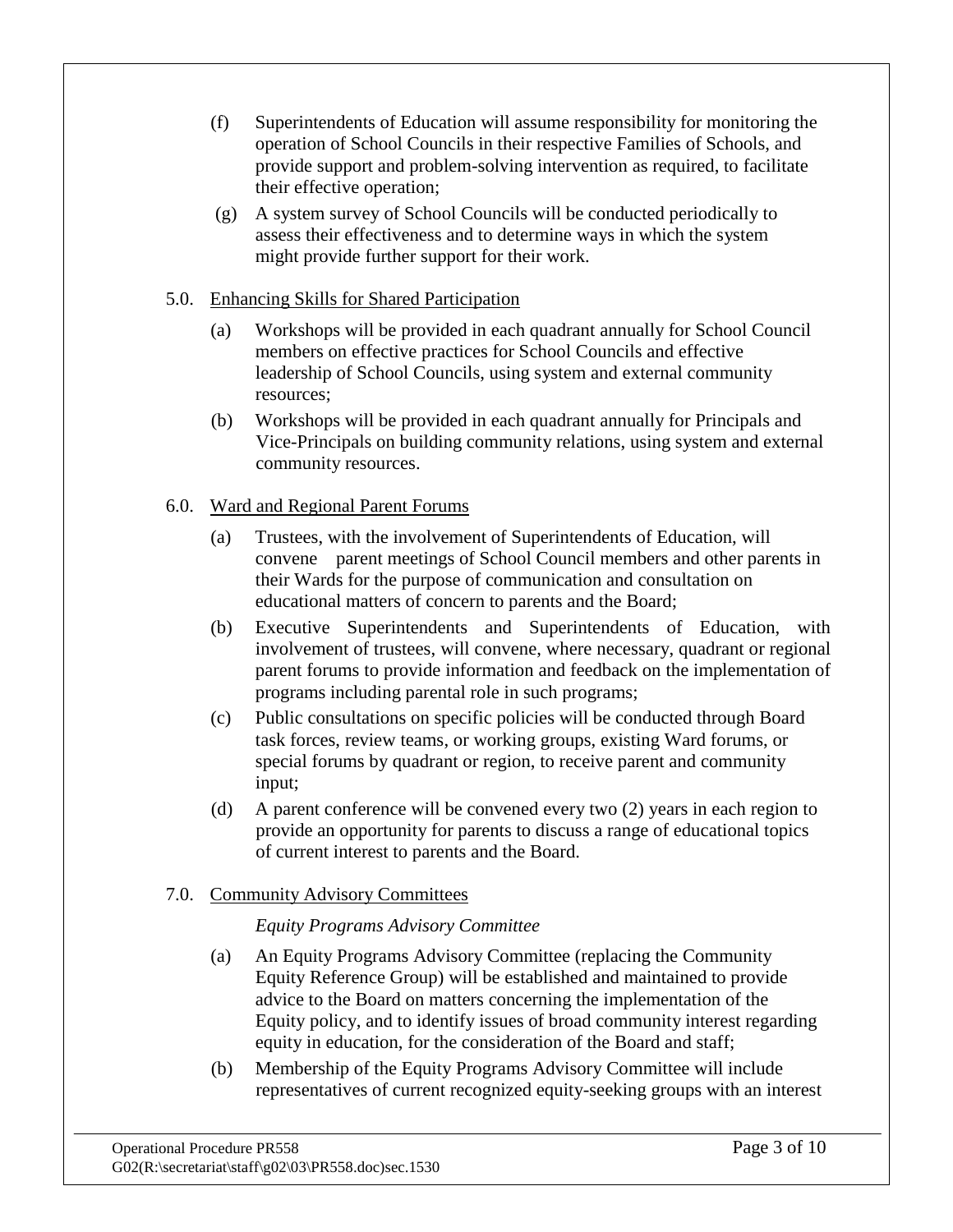in public education, parents from recognized Community Liaison Groups, and designated staff representation. *Early Years Advisory Committee*

- (c) An Early Years Advisory Committee will be established and maintained to provide advice to the Board on matters concerning the implementation of the Early Years policy, and to identify issues of broad community interest concerning Early Years programs, for the consideration of the Board and staff; The current Child Care In Schools Advisory Committee becomes a subcommittee of the Early Years Advisory Committee and reports through it;
- (d) Membership of the Early Years Advisory Committee will include representation from the related Early Years areas of interest across the TDSB (child care, parenting/family literacy, First Duty projects, family resource centres, Ontario Early Years Centres, and other programs for children up to 6 years of age), and designated staff representation.

## *Parent Involvement Advisory Committee*

- (e) A Parent Involvement Advisory Committee (replacing the Parent Community Network) will be established and maintained to provide advice to the Board on matters concerning the implementation of the Parent Community Involvement policy, and to identify educational issues of broad community interest for the consideration of the Board and staff;
- (f) Membership for the Parent Involvement Advisory Committee will include one parent and an alternate for each Ward through a nomination and selection process overseen by each trustee, and to include up to five (5) representatives appointed by recognized Community Liaison Groups through a nomination and selection process supervised by the Central Coordinator, Community Services, and designated staff representation.

## *General*

- (g) The term of office for community members of these Community Advisory Committees will be two (2) years;
- (h) The Board will appoint trustee members to serve on Community Advisory Committees, including one trustee co-chair for each committee who will co-chair with a parent or community member as selected by the committee;
- (i) The Director will designate staff as non-voting resources persons to Community Advisory Committees;
- (j) Board employee groups who wish to be considered for representation on any Community Advisory Committees must submit such requests including a rationale, to the Board for its consideration and approval. Membership by employee groups on Community Advisory Committees will not include the right to vote;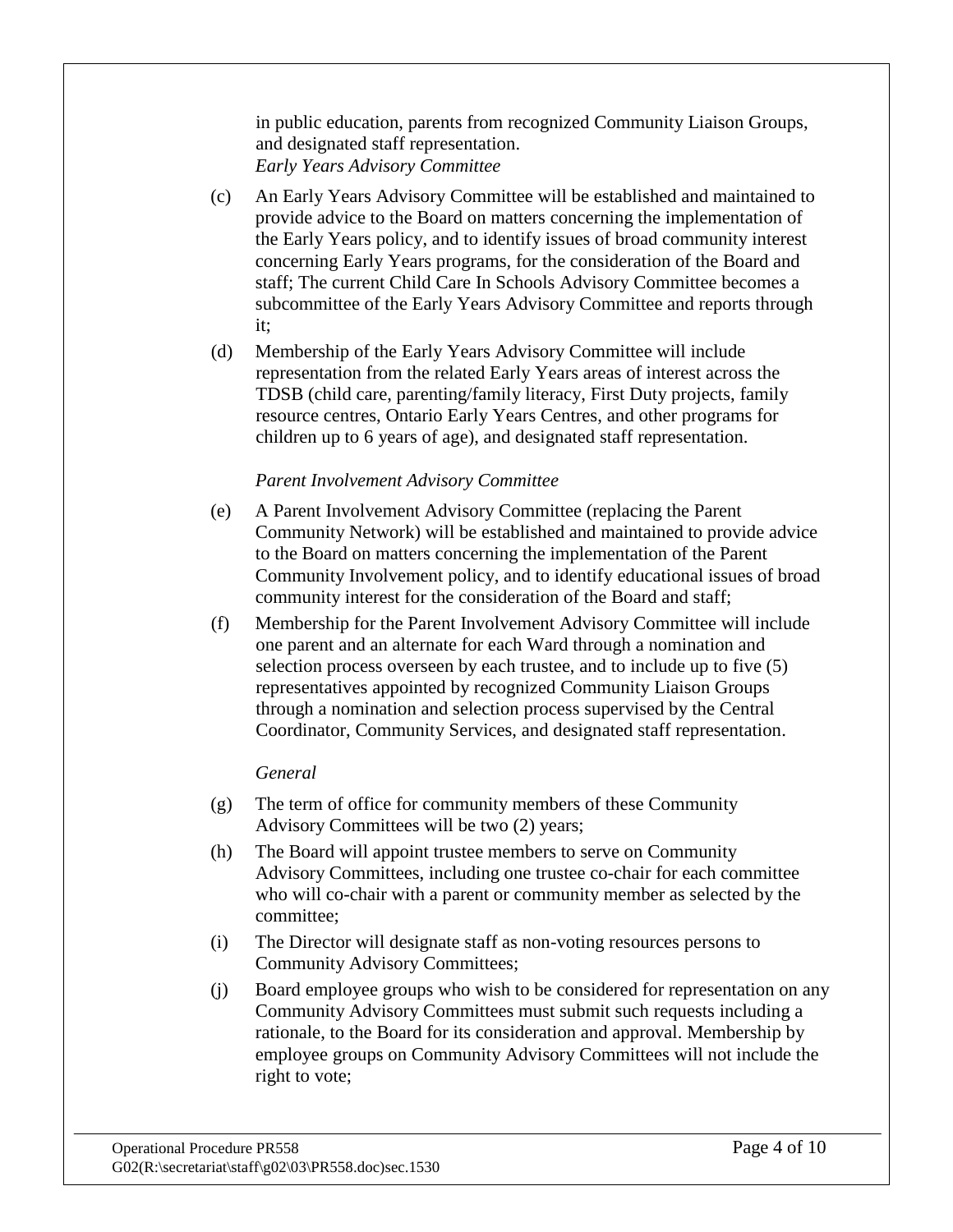- (k) The schedule of meetings for each Community Advisory Committee will be established in advance and published;
- (l) Minutes of Community Advisory Committees will be formally recorded and made available;
- (m) The Board may establish ad hoc advisory committees, task forces or working groups as needed, which may include parent or community members, to address time-limited issues under consideration by the Board;
- (n) The Board or its standing committees may refer any matter on its agenda to Community Advisory Committees for comment.

## 8.0. Community Liaison Groups

- (a) The following criteria for Community Liaison Groups will continue: the majority of active membership (i.e., who attends meetings of the group) must be parents of Board students; open to membership by any parent who supports its purpose and goals; establishment of a formally elected or appointed leadership; democratic operating group practices; purpose and goals are consistent with mission and policies of the Board; sharing of minutes and reports with the Board;
- (b) Groups wishing to be recognized by the Board under the established criteria must submit a formal application with appropriate supporting documentation to the Central Coordinator, Community Services who will consider the request in consultation with the Associate Director prior to registering the group as a Community Liaison Group;
- (c) The Associate Director will assign central staff to liaise with Community Liaison Groups;
- (d) Community Liaison Groups will provide accessibility to its operations by making available notices of meetings through appropriate Board communication systems, where feasible;
- (e) Staff will provide a periodic update to the Board on the status of Community Liaison Groups.

## 9.0 Supervisors of Extra-curricular Activities in Schools

The Toronto District School Board supports the voluntary supervision of extracurricular activities by teachers and is committed to the effective use of volunteers under the direction and supervision of teachers for the safety and security of students, staff, and volunteers. In extenuating circumstances, parents and community volunteers may be recruited, screened, and assigned sole/direct supervision/coaching/mentoring roles for a school's extra-curricular activities in order to meet the needs of the school as determined by staff and students in consultation with the School Council.

Where there is no staff volunteer, the Principal will communicate with the School Council and have the support of their school Superintendent for activities which require volunteers. The Principal's decision regarding the activity and the volunteer is final with no appeal.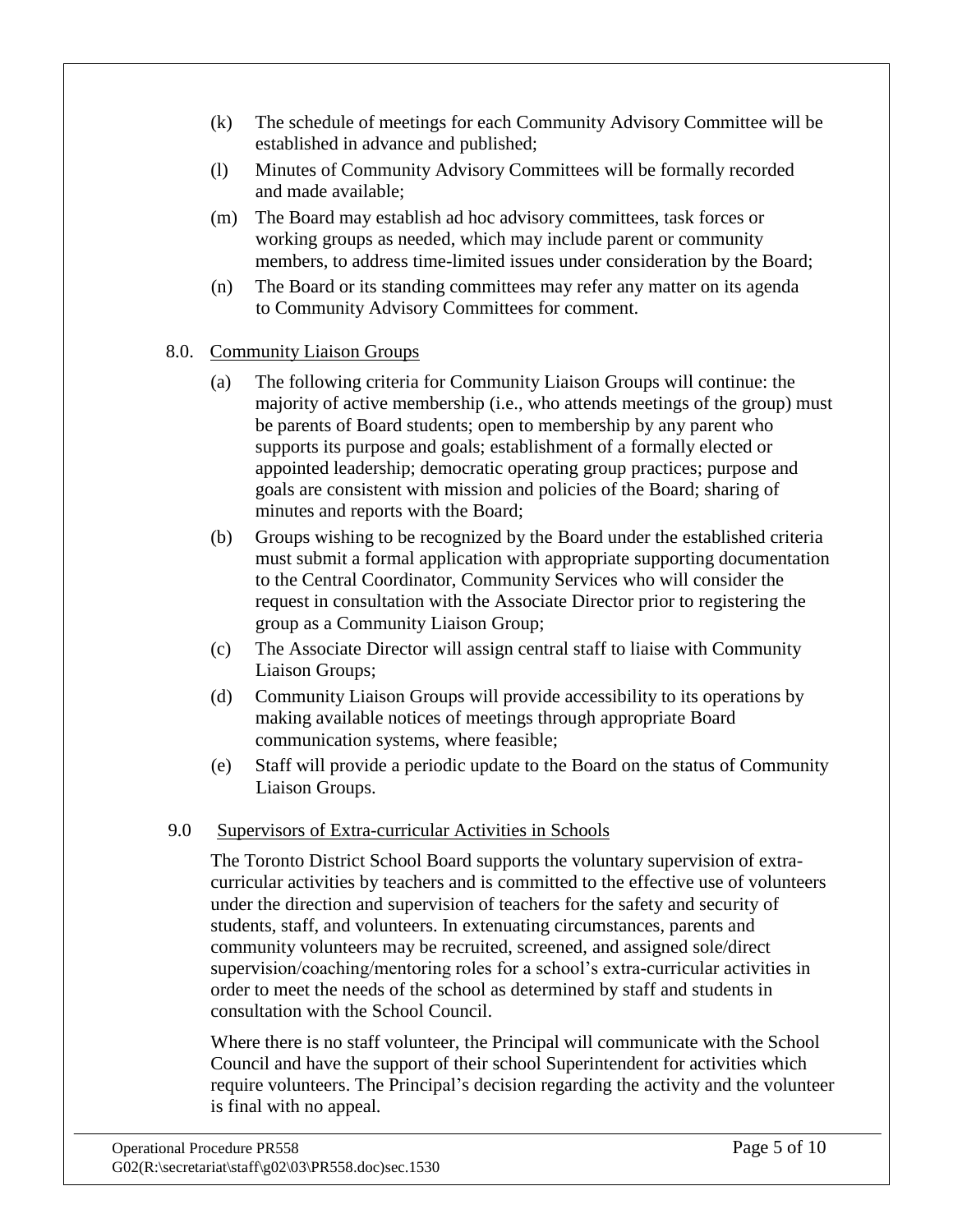This section of the procedure is intended to address the use of volunteers in all capacities in school-sponsored activities that can safely and reasonably be operated with volunteers, as deemed by the Principal. Volunteers are not intended to be last minute replacements for staff.

Within a school, volunteers are assigned at the discretion of the Principal and in accordance with the restrictions and requirements outlined in this and other Board policies and procedures.

| <b>TYPE OF</b><br><b>ACTIVITY</b>                                       | <b>SUPERVISION</b><br><b>REQUIREMENTS</b>                                                                                   | <b>VOLUNTEER SUPERVISOR</b><br><b>REQUIREMENTS</b>                                                                                                | <b>RESPONSIBILITIES OF</b><br><b>THE PRINCIPAL</b>                                                                                                                                                                                                                                                                                                                                                                                                                                                                                            |
|-------------------------------------------------------------------------|-----------------------------------------------------------------------------------------------------------------------------|---------------------------------------------------------------------------------------------------------------------------------------------------|-----------------------------------------------------------------------------------------------------------------------------------------------------------------------------------------------------------------------------------------------------------------------------------------------------------------------------------------------------------------------------------------------------------------------------------------------------------------------------------------------------------------------------------------------|
| Non-athletic<br>Extracurricular<br>Activities (e.g.,<br>school clubs)   | As per TDSB<br><b>Excursion Policy</b>                                                                                      | • Volunteer Interview Form<br>• Reference Check<br>• Police Reference Check                                                                       | • Assess school needs in consultation<br>with the School Council and<br>Superintendent of Education<br>• Assess the suitability of the<br>volunteer<br>• Assign volunteer to activity as<br>deemed appropriate<br>• Provide school orientation and<br>training as necessary<br>• Ensure compliance with the<br>TDSB's Excursion and other<br>related policies<br>• Inform parents of volunteer-led<br>activities<br>• On-going supervision and<br>evaluation of the volunteer to<br>ensure their conduct and<br>performance meet expectations |
| Athletic<br>Activities -<br>Elementary<br>(Non-League<br>Participation) | As per OPHEA<br>Guidelines                                                                                                  | • Same as above<br>• Demonstrate proficiency of the<br>sport identified                                                                           | • Same as above<br>• Determine proficiency of the sport<br>identified                                                                                                                                                                                                                                                                                                                                                                                                                                                                         |
| Athletic<br>Activities -<br>Elementary<br>(League<br>Participation)     | As per OPHEA<br>Guidelines<br>Volunteer/<br>Community Coach<br>only with a Teacher/<br>Principal Present (as<br>per TDESAA) | • Same as above<br>• Demonstrate proficiency of the<br>sport identified<br>• Complete Coaches Training<br>Seminar as outlined by<br><b>TDESAA</b> | • Same as above<br>• Determine proficiency of the sport<br>identified<br>• Ensure that a staff supervisor is<br>assigned to the activity                                                                                                                                                                                                                                                                                                                                                                                                      |
| Athletic<br>Activities -<br>Secondary<br>(Non-League<br>Participation)  | As per OPHEA<br>Guidelines                                                                                                  | • Same as above<br>• Demonstrate proficiency of the<br>sport identified                                                                           | • Same as above<br>• Determine proficiency of the sport<br>identified                                                                                                                                                                                                                                                                                                                                                                                                                                                                         |

Types of Activities and Responsibilities for Volunteers and the Principal

Operational Procedure PR558 Page 6 of 10 G02(R:\secretariat\staff\g02\03\PR558.doc)sec.1530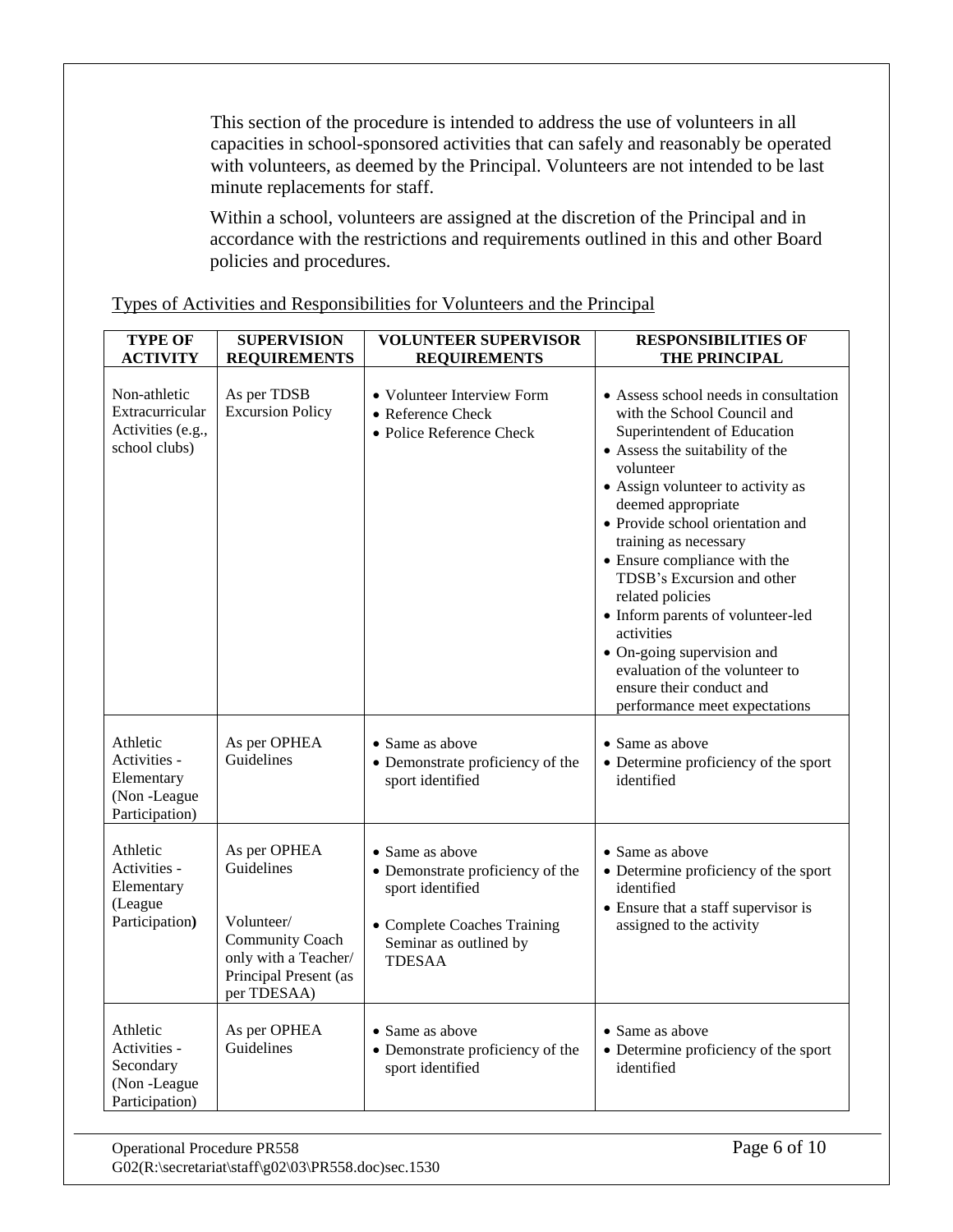| <b>TYPE OF</b>                                                      | <b>SUPERVISION</b>                                                                                                                 | <b>VOLUNTEER SUPERVISOR</b>                                                                                                                                           | <b>RESPONSIBILITIES OF</b>                                                                                                                       |
|---------------------------------------------------------------------|------------------------------------------------------------------------------------------------------------------------------------|-----------------------------------------------------------------------------------------------------------------------------------------------------------------------|--------------------------------------------------------------------------------------------------------------------------------------------------|
| <b>ACTIVITY</b>                                                     | <b>REQUIREMENTS</b>                                                                                                                | <b>REQUIREMENTS</b>                                                                                                                                                   | <b>THE PRINCIPAL</b>                                                                                                                             |
| Athletic<br>Activities -<br>Secondary<br>(League)<br>Participation) | As per OPHEA<br>Guidelines<br>Volunteer/<br><b>Community Coach</b><br>only with a Teacher/<br>Principal Present (as<br>per TDSSAA) | $\bullet$ Same as above<br>• Complete Coaches Training<br>Seminar as outlined by<br><b>TDSSAA</b><br>• Hold current Coaching<br>Certificate in related area<br>(NCCP) | $\bullet$ Same as above<br>• Determine proficiency of the sport<br>identified<br>• Ensure that a staff supervisor is<br>assigned to the activity |

## 9.1 Liability

**The Board's liability insurance policy protects both staff and volunteers who are working within the scope of their duties for the Board.** In any schoolsponsored activity that is undertaken by a volunteer, the Board's liability insurance regarding negligence will apply. Volunteers should be aware that the Board's insurance does not include a loss-of-income provision should the volunteer sustain an injury that prevents him/her from resuming his/her normal employment.

#### 9.2 Screening and Management of Volunteers

All volunteers must be assessed for their suitability for placement within a school or program setting by the school Principal or designate.

The process of screening and management of volunteers begins with the application/recruitment process. Volunteers are subject to ongoing screening and management throughout their extra-curricular commitment until the commitment has ended.

## 9.3 Volunteer Supervision of Students

Recognizing that the welfare of students is at all times of paramount importance, all Board employees are required to exercise their full responsibility for the care, welfare, and supervision of the students. In this regard, all volunteers must be assessed as to their suitability for placement within a school or program setting.

The following activities may not be run without the direct supervision of Board staff:

- Overnight excursions;
- Invitational tournaments outside of Toronto Athletic competitions that are part of the regular season of play are exempt from stipulation;
- Any activity that requires teacher supervision according to TDESAA, TDSSAA, and OFSAA rules;
- Curricular or class-related excursions/field trips;
- Any activities which require travel outside of Toronto.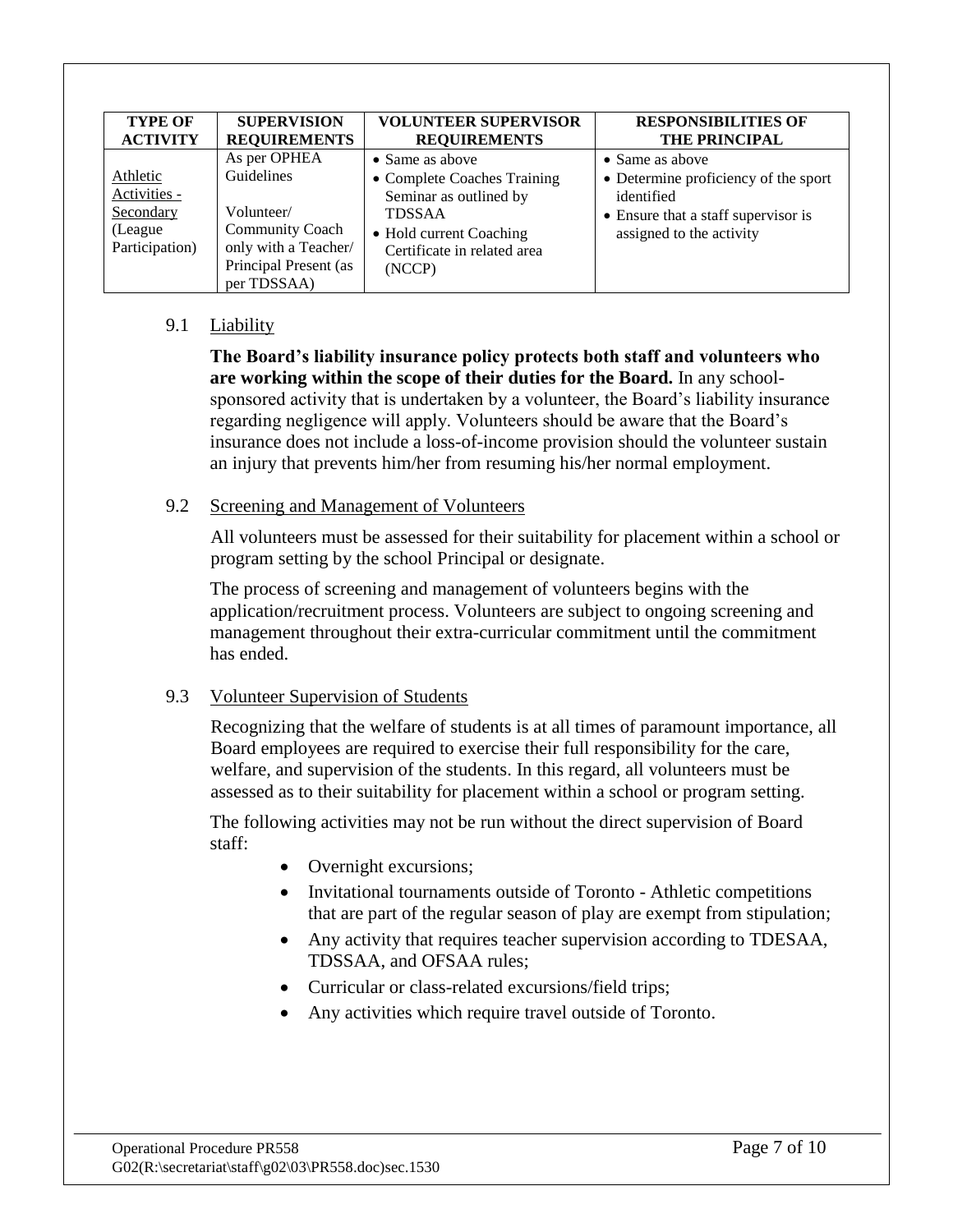## 9.4 Level of Vulnerability

The degree of screening is dependent on the level of vulnerability of students and volunteers. Levels of vulnerability are outlined in the following table:

| LEVEL OF VULNERABILITY |                                                                                                                                                                 |  |  |
|------------------------|-----------------------------------------------------------------------------------------------------------------------------------------------------------------|--|--|
| Low                    | • in the classroom under direct supervision of staff<br>• in open, common areas (for example, hallways, library, gym) with intermittent<br>observation of staff |  |  |
| Medium                 | • in isolated areas working with a group of students without direct staff<br>supervision                                                                        |  |  |
| High                   | • in isolated areas working with one or two students<br>• coaching or other group activity off-site                                                             |  |  |

Most volunteer activities in the school are considered low vulnerability; for example, if the volunteer is working in the classroom or an open, common area with a group of students under direct supervision or intermittent observation by staff. Where the Principal deems the volunteer activity to be of low risk, and the volunteer has the necessary skills and/or experience, the Principal or designate may allow the candidate to volunteer without screening as outlined below.

## 9.5 Volunteer Placement

Where the Principal deems the volunteer activity to be of medium to high vulnerability (and for all community volunteers), the Principal or designate will complete the screening procedure that follows:

- (a) Before the parent (medium to high vulnerability activity) or community volunteer begins placement:
	- (i) complete a Volunteer Application Form (Form 558A);
	- (ii) complete and file Volunteer Reference Check (Form 558B). If possible, two different types of references are required (professional or personal/character). The applicant should provide written permission to contact referees;
	- (iii) complete a School/Volunteer Agreement, completed annually and which will indicate that a volunteer has provided a Vulnerable Sector Screening form within the last six months and that it has been reviewed by the Principal. Required every three years for returning volunteers who have not taken more than a one year break from volunteering;
	- (iv) conduct orientation to the school/Board and provide information regarding school/Board policies concerning volunteers such as discipline, confidentiality, and disclosure of abuse;
	- (v) provide training for the specific volunteer position.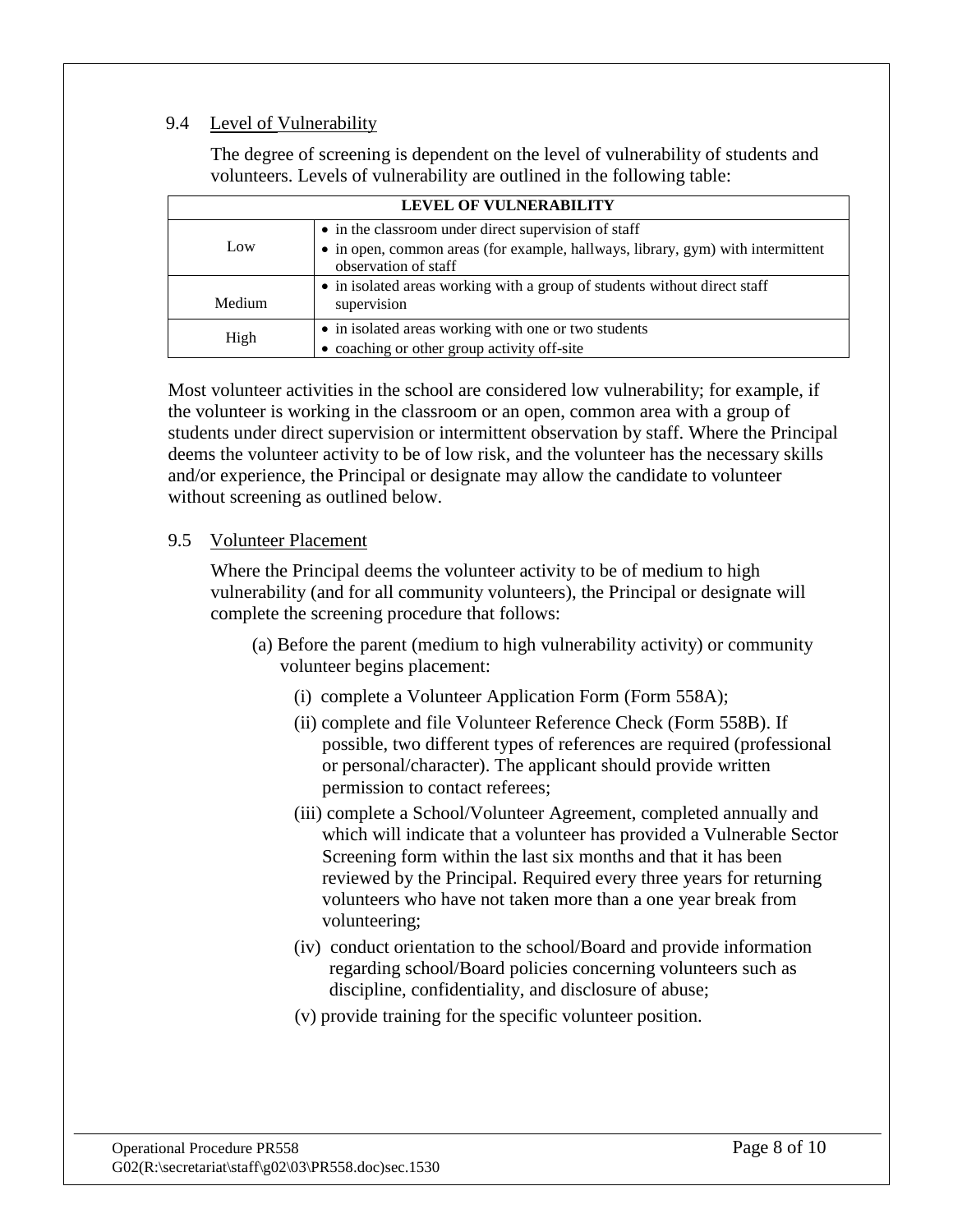- (b) After the volunteer begins the placement, the Principal or designate is responsible for:
	- (i) ongoing supervision and evaluation of the volunteer. If a volunteer's performance is deemed unsatisfactory, the supervising staff member will inform the volunteer, review performance, retrain or reassign or advise the volunteer that his/her services are no longer desired;
	- (ii) immediately reporting and appropriately dealing with a staff member's concerns or doubts regarding the volunteer's character or actions, in accordance with Board policies and procedures;
	- (iii) if the degree of risk assigned to a volunteer's task significantly changes, or if a volunteer is assigned a new task with a higher risk level, the screening process should be reviewed. In some circumstances, the volunteer assignment may be modified or cancelled;
	- (ii) volunteers are responsible for providing the level of supervision required by the Ontario Physical and Health Education Association (OPHEA), where applicable, and for following all Board policies and procedures.

## 9.6 Training and Orientation

The Principal or designate will review the utilization of the volunteers as they relate to other Board policies/procedures. Training shall include, but is not be limited to:

- a) Safe Schools;
- b) Code of Conduct;
- c) Managing Interactions with Parents;
- d) Communication with Students; (face-to-face, written, electronic, etc.)
- e) Bullying;
- f) Respectful Working and Learning Environments;
- g) Handling of confidential Student Information;
- h) Emergency Action Plan;
- i) Health and Safety Related Training (e.g., anaphylaxis, blood borne pathogens);
- j) Concussions.

## **4.0 APPENDICES**

Form 558A: Volunteer Application Form Form 558B: Volunteer Reference Check Form 558C: Volunteer Waiver, Release, and Indemnity Agreement